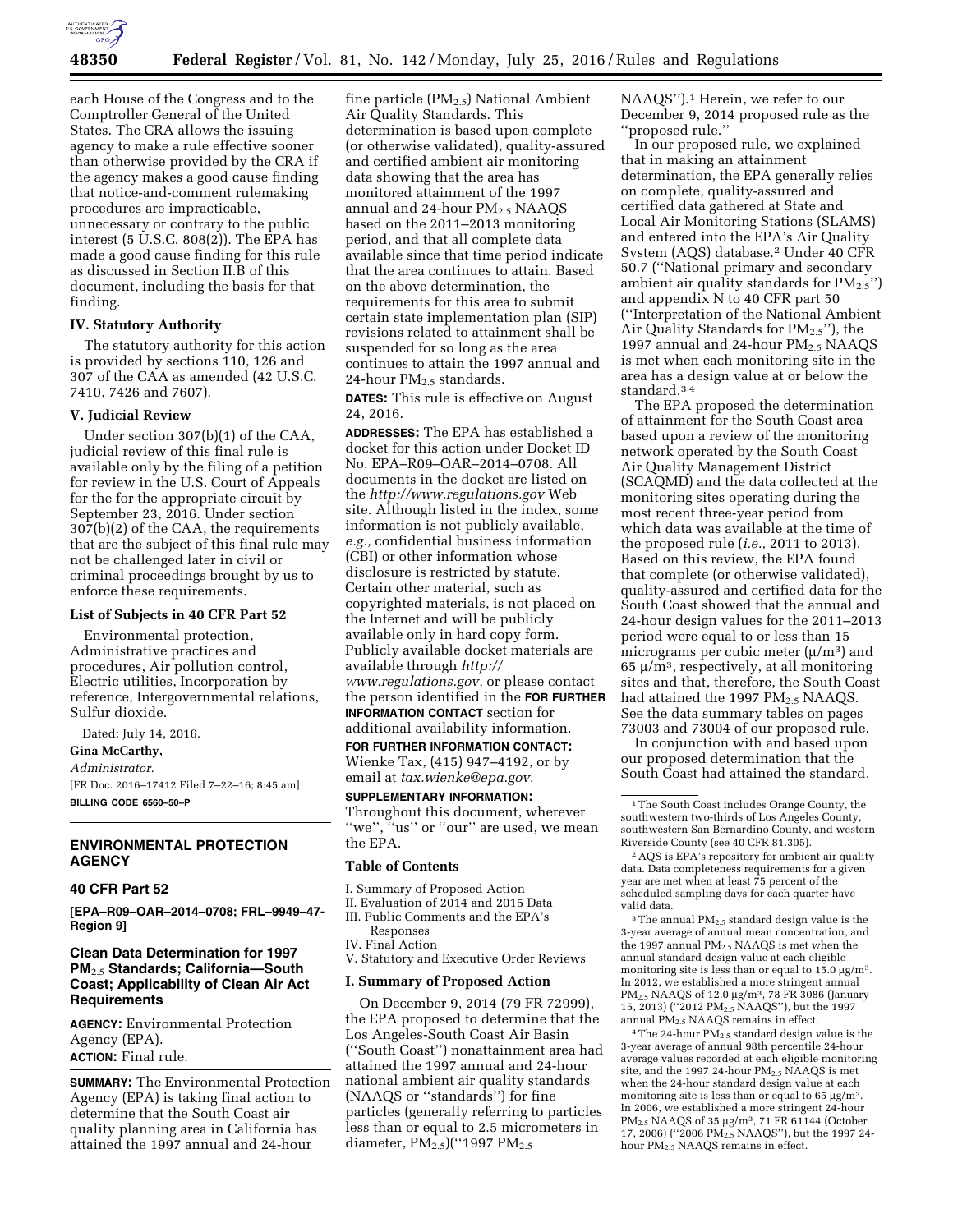the EPA also proposed to determine that the obligation under the Clean Air Act (CAA or ''Act'') to submit any remaining attainment-related SIP revisions arising from classification of the South Coast as a Moderate nonattainment area under subpart 4 of part D (of title I of the Act) for the 1997  $PM_{2.5}$  NAAQS was not applicable for so long as the area continues to attain the 1997  $PM_{2.5}$ NAAQS. These attainment-related requirements include, but are not limited to, the part D, subpart 4 obligations to provide an attainment demonstration pursuant to section 189(a)(1)(B), the reasonably available control measures (RACM) provisions of section 189(a)(1)(C) and the reasonable further progress (RFP) provisions of section 189(c). In so doing, we proposed to apply the EPA's Clean Data Policy to the 1997  $PM_{2.5}$  NAAQS to suspend the attainment-related SIP submittal obligations under subpart 4 of part D (of title I of the CAA), since the South Coast nonattainment area is considered a ''Moderate'' nonattainment area under subpart 4. See page 73005 of our proposed rule. In proposing to apply the Clean Data Policy to the 1997  $PM_{2.5}$ NAAQS, we explained that we are applying the same statutory interpretation with respect to the implications of clean data determinations that the Agency has long applied in regulations for the 1997 8 hour ozone and PM<sub>2.5</sub> NAAQS and in individual rulemakings for the 1-hour ozone, coarse particle  $(PM_{10})$  and lead NAAQS.

Please see the proposed rule for more detailed information concerning the PM<sub>2.5</sub> NAAQS, designations of PM<sub>2.5</sub> nonattainment areas, the regulatory basis for determining attainment of the NAAQS, the SCAQMD's  $PM_{2.5}$ monitoring network, the EPA's review and evaluation of the data and the rationale and implications for application of the Clean Data Policy to the 1997  $PM<sub>2.5</sub> NAAQS$ .

### **II. Evaluation of 2014 and 2015 Data**

We noted in our proposed rule that, at that time, AQS included no  $PM_{2.5}$ data for year 2014 for the South Coast, but that several quarters of preliminary data were expected to be uploaded to AQS prior to the EPA's final action. See page 73003 of the proposed rule. We also indicated that we would review the preliminary 2014 data prior to taking final action to ensure that 2014 data are consistent with the determination of attainment. In the paragraphs that follow, before we discuss the data for 2014 and 2015, we discuss changes to the SCAQMD  $PM<sub>2.5</sub>$  ambient monitoring network and the EPA's determination

regarding eligibility of data from certain collocated monitors for comparison to the NAAQS.

At the time of our proposed rule, the PM2.5 monitoring network in the South Coast consisted of 18 SLAMS. Monitoring networks frequently change over time in response to changing circumstances, requirements and needs. Since our proposed rule, the SCAQMD has discontinued monitoring at three sites (Burbank, Riverside (Magnolia) and Ontario (Fire Station)) and has established near-road  $PM_{2.5}$  monitoring sites along Route 710 in Long Beach and along Route 60 in Ontario.5 During at least portions of 2014 and 2015, SCAQMD operated collocated filterbased Federal Reference Method (FRM) and Federal Equivalent Method (FEM) Beta Attenuation Method (BAM) samplers at seven sites: Anaheim, Burbank, Central Los Angeles, North Long Beach, South Long Beach, Rubidoux and Mira Loma.

With respect to the discontinued sites, SCAQMD has requested approval from the EPA to suspend monitoring at the Burbank and Riverside (Magnolia) sites until suitable replacement sites can be located.6 SCAQMD is not planning to replace the Ontario (Fire Station) site but rather to consolidate measurements from that site with nearby sites and thus has requested approval from the EPA to discontinue, rather than suspend, monitoring at the Ontario (Fire Station) site. The EPA has not taken action on the requests due to insufficient information, but is working with the SCAQMD to provide the basis to resolve the requests by including sufficient information in SCAQMD's upcoming 2016 Annual Air Quality Monitoring Network Plan (due for submittal to the EPA in July 2016). None of the three discontinued sites (Burbank, Riverside (Magnolia) and Ontario (Fire Station)) was ever the design value site in the South Coast for  $PM_{2.5}$ , and given that the determination of attainment is based on the concentrations measured at the design value site, the fact that the EPA has not yet approved the relocation or closure of the three monitoring sites does not preclude taking final action on the attainment determination.

With respect to the two newlyestablished near-road  $PM_{2.5}$  monitoring sites, the EPA has approved the sites and has determined that, with the

addition of the near-road sites, the SCAQMD network of  $PM<sub>2.5</sub>$  monitoring sites continues to meet the minimum requirements of our monitoring regulations even in the absence of the three discontinued sites.7

With respect to the eligibility of data from collocated monitors for comparison with the NAAQS, our regulations provide that monitoring agencies must assess data from  $PM_{2.5}$ FEM monitors using certain performance criteria where the data are identified as not of sufficient comparability to a collocated FRM, and the monitoring agency requests that the FEM data should not be used for comparison to the NAAQS.8 As described on page 73003 of the proposed rule, the SCAQMD requested that the 2011–2013 data from the collocated PM2.5 FEM monitors at seven monitoring sites in the  $PM<sub>2.5</sub>$  monitoring network be considered not eligible for comparison to the NAAQS as part of its 2014 Annual Air Quality Monitoring Network Plan. The EPA approved the request by letter dated September 9, 2014. Similarly, as part of the 2015 Annual Air Quality Monitoring Network Plan, the SCAQMD submitted an ineligibility determination request for data from collocated FEM monitors over the 2012–2014 period, and on May 2, 2016, the EPA approved that request.9 Both determinations were made based on assessments of the data showing that bias in the FEM data (relative to collocated FRM data) exceeded EPA's performance criteria for acceptable slope and intercept as defined in 40 CFR 58.11(e).

In the South Coast, SCAQMD has designated the  $PM<sub>2.5</sub>$  FRM samplers as the primary monitors where FRM and FEM monitors are collocated at a given site. Under our regulations, comparisons with the PM<sub>2.5</sub> NAAQS are made on a site-level, not a monitor-level basis, and the default dataset for a site is based on the designated primary monitor's recorded concentrations.10 Collocated monitors may be used to augment the default dataset to fill in data gaps; however, collocated monitor data are ineligible for this purpose if the EPA has approved a request from a district to approve a determination that such data

<sup>5</sup>See SCAQMD, Annual Air Quality Monitoring Network Plan, July 2015, pages 16 and 17. SCAQMD submitted the 2015 network plan to the EPA on July 1, 2015. See letter from Rene M. Bermudez, Principal Air Quality Instrument Specialist, SCAQMD, to Meredith Kurpius, Ph.D., EPA Region IX, July 1, 2015.

<sup>6</sup> *Id.,* at appendix D, pages 1 and 2.

<sup>7</sup>See letter and enclosures from Gretchen Busterud, Acting Deputy Director, Air Division, EPA Region IX, to Matt Miyasato, Deputy Executive Officer, Science and Technology Advancement, SCAQMD, dated October 29, 2015.

<sup>8</sup> 40 CFR 58.11(e).

<sup>9</sup>See letter from Meredith Kurpius, Manager, Air Quality Analysis Office, Air Division, EPA Region IX, to Jason Low, Ph.D., South Coast Air Quality Management District, dated May 2, 2016.

<sup>10</sup> 40 CFR part 50, appendix N, section 3.0(d).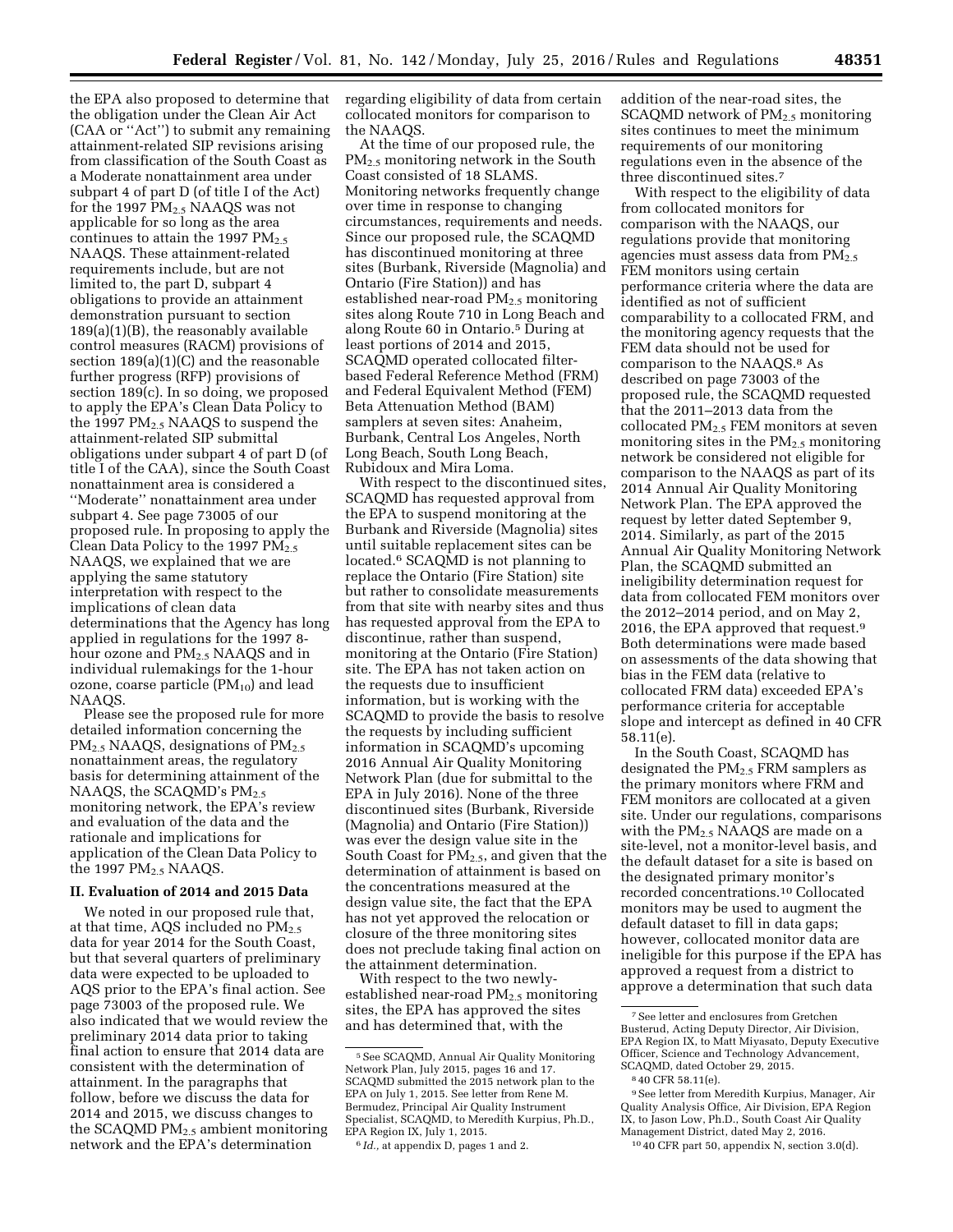are ineligible for NAAQS comparison purposes. In this instance, the EPA has approved such ineligibility requests for collocated PM2.5 FEM monitoring data for both the 2011–2013 and 2012–2014 periods.

With respect to the data, all four quarters for 2014 and 2015 have now been uploaded, and the SCAQMD has certified that 2014 and 2015 data are quality-assured.11 As part of the 2014 and 2015 data review process, we reviewed raw data reports for SCAQMD monitoring sites. With respect to 2014 data, we noted that significant portions of the 2014 data had been flagged with a number of Quality Assurance (QA) qualifier flags. Specifically, portions of the 2014 data in quarters one, two, three and four were flagged with ''QX'' (does not meet QC criteria) and portions of data in quarter four were flagged with "1" (deviation from a CFR/critical criteria requirement).12 An in-depth review of the data revealed that the ''1'' and ''QX'' flags were associated with deviations from the criteria in 40 CFR part 50 appendix L, sections 8.3.6 and 8.3.5, respectively. Some of the QA issues during 2014 stem from arrangements made by SCAQMD in anticipation of the agency's temporary closure of its weighing room to allow for an upgrade to that facility and in response to construction delays

associated with that project. The SCAQMD's weighing room reopened on December 4, 2014, and the QA issues affecting 2014 data did not affect data collected in 2015.

The requirements in 40 CFR part 50, appendix L, section 8.3.6 state that postsample conditioning and weighing shall not exceed 30 days. This refers to the amount of time between when the sample is collected and when the sample is post-weighed. This is commonly referred to as the ''postsample hold time requirement'' and, per EPA guidance (''QA Handbook''), is considered a ''critical criteria''.13 Adherence to this requirement is important because loss of mass is possible with excessive post-sample hold times, which would likely bias data low.

As described in section 17.3.3 and appendix D of the QA Handbook, for PM2.5, critical criteria are the specific requirements in 40 CFR 50 appendix L and 40 CFR 58 appendix A that have been deemed critical to maintaining the integrity of a sample or group of samples. The QA handbook further explains that observations that do not meet each and every criterion on the Critical Criteria Table should be invalidated unless there are compelling reasons and justification for not doing so. Since a portion of the 2014 data in quarter four has not met a critical

criterion, as defined by the QA Handbook, SCAQMD has invalidated these data. Therefore these data will not be considered as valid data for the purposes of this action.14 Given the extent of invalidated data, the dataset for quarter four of 2014 is incomplete from all of the monitoring sites, resulting in an incomplete year for 2014.

Unlike the data for 2014, however, the data collected during 2015 are complete (or nearly complete) for all four quarters from all monitors.15 For 2015, the basinwide high-site annual average and (98th percentile) 24-hour-average  $PM_{2.5}$ concentrations are 14.5  $\mu$ g/m<sup>3</sup> and 43  $\mu$ g/m<sup>3</sup>, respectively, based on complete or nearly complete datasets for 2015. During 2015, the high site for the annual average was the near-road Ontario (Route 60) site, and the high site for the 98th percentile 24-hour concentration was the Mira Loma site. Because the concentrations fall below the relevant NAAQS  $(15.0 \mu g/m^3)$ , annual average and 65  $\mu$ g/m<sup>3</sup>, 24-hour average), they are consistent with the 2011–2013 data upon which the determination of attainment is based.

Lastly, we find further support for the conclusion that the South Coast has attained the 1997  $PM_{2.5}$  standard in a review of the long-term trends in  $PM_{2.5}$ concentrations in the South Coast as summarized below in Table 1.

TABLE 1—SOUTH COAST BASIN-WIDE HIGH ANNUAL AND 24-HOUR PM2.5 CONCENTRATIONS, 2001–2015

| Year | Annual<br>average | 98th Percentile<br>24-hour<br>average |
|------|-------------------|---------------------------------------|
| 2001 | 31.0              | 74                                    |
| 2002 | 27.5              | 66                                    |
| 2003 | 24.8              |                                       |
| 2004 | 22.1              | 72                                    |
| 2005 | 20.9              | 58                                    |
| 2006 | 20.8              | 54                                    |
| 2007 | 20.9              | 71                                    |
| 2008 | 18.3              | 47                                    |
| 2009 | 17.2              | 43                                    |
| 2010 | 15.2              | 36                                    |
| 2011 | 15.3              | 37                                    |
| 2012 | 15.1              | 36                                    |
| 2013 | 14.1              | 38                                    |
|      |                   |                                       |

<sup>11</sup>For the letter of certification of 2014 data, see the letter from Matt M. Miyasato, Ph.D., Deputy Executive Officer, Science and Technology Advancement, SCAQMD, to Jared Blumenfeld, Regional Administrator, EPA Region IX, dated May 1, 2015. For the letter of certification of 2015 data, see the letter from Laki Tisopulos, Ph.D., P.E., Assistant Deputy Executive Officer, Science and Technology Advancement, SCAQMD, to Deborah Jordan, Air Division Director, EPA Region IX, April 29, 2016.

12See 2014 Raw Data Report (AMP 350, April 14, 2016, SouthCoast\_PM<sub>2.5\_</sub>RawDataReport\_2014.pdf).

13See EPA's Quality Assurance Handbook for Air Pollution Measurement Systems, Volume II, May, 2013 (EPA–454/B–13–003).

14On May 5, 2016, SCAQMD replaced the data code ''1'' with the null data code ''AR'' (lab error) for post-sample hold time requirement noncompliant data and therefore removed the data from the regulatory data record. See 2014 Raw Data Report (AMP 350), May 5, 2016. SouthCoast  $PM_{2.5}$ RawDataReport\_PostSample\_Removed.pdf.

15The data from all quarters of 2015 from all of the monitoring sites are complete (*i.e.,* 75 percent or greater sampling days with valid data) except for: (1) Quarter one at the Long Beach—Route 710 nearroad monitor (AQS ID #06–037–4008) during which 74 percent of sampling days have valid data; and (2) quarter four at the Anaheim monitor (AQS ID # 06–059–0007) during which 43 percent of sampling days have valid data. The Long Beach— Route 710 near-road monitor began operating in 2015. The Anaheim monitor has been operating for many years but has never been the design value site within the South Coast.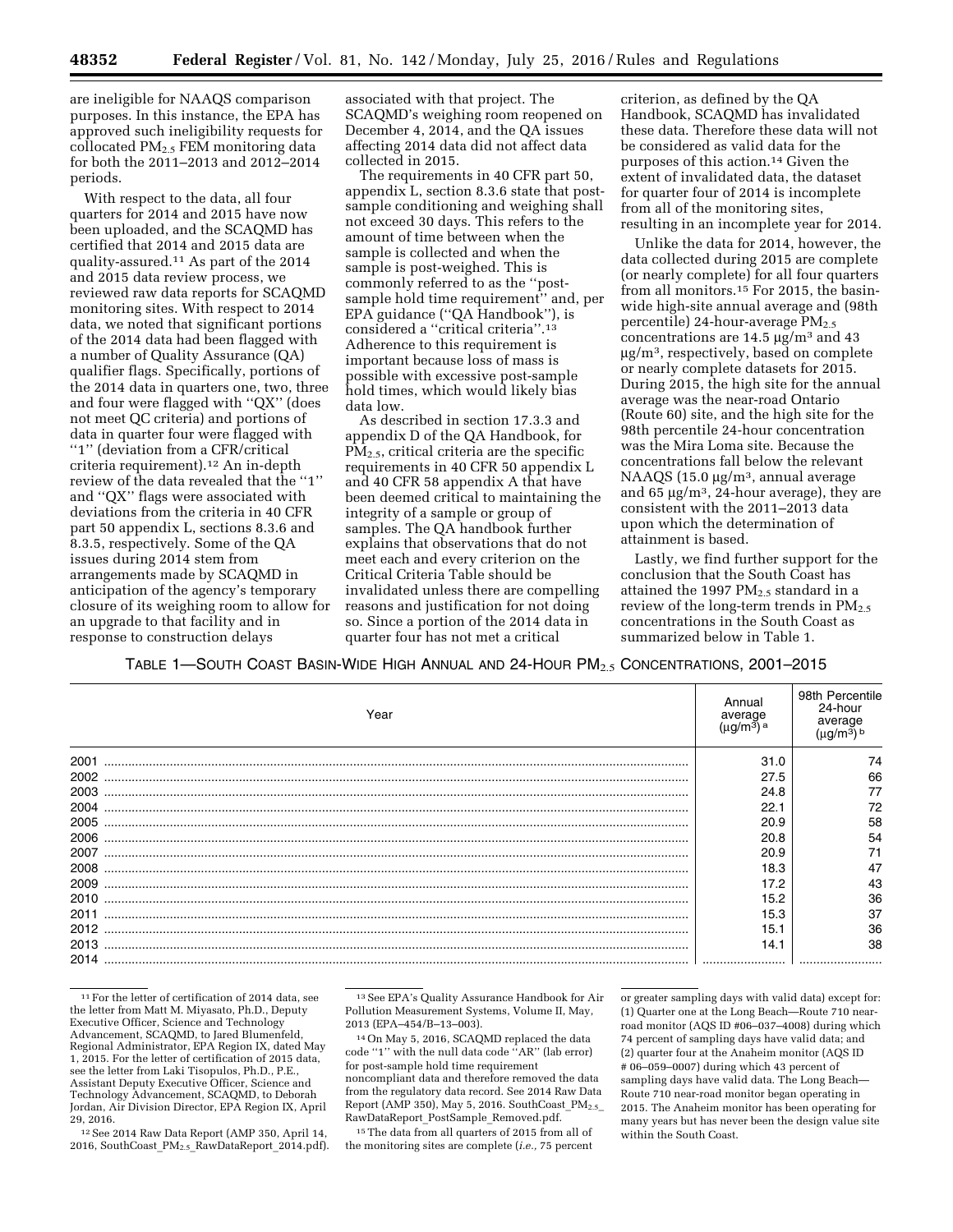| Table 1—South Coast Basin-Wide High Annual and 24-Hour PM $_{2.5}$ Concentrations, 2001–2015—Continued |  |
|--------------------------------------------------------------------------------------------------------|--|
|--------------------------------------------------------------------------------------------------------|--|

| Year | Annual<br>average<br>ıı∩/m3∖a | 98th Percentile<br>24-hour<br>average |
|------|-------------------------------|---------------------------------------|
| 2015 | 14.5                          | 43                                    |

a Basin-wide high annual-average concentration is from the Rubidoux site for 2001–2005, the Mira Loma site from 2006–2013, and the Ontario (Route 60) site for 2015. Bold values represent exceedances of the applicable 1997

b Basin-wide high 98th percentile 24-hour average concentration is from the Rubidoux site for 2001–2003, 2005, and 2006; the San Bernardino site for 2004 and 2007; the Mira Loma site for 2008, 2010, 2011, 2013, and 2015; the Azusa site for 2009; and the Fontana site for 2012. **Bold**  values represent exceedances of the applicable 1997 standard.

**Source:** AQS Design Value Reports, dated October 6, 2014, October 7, 2014, and May 5, 2016.

As shown in Table 1, basin-wide high-site  $PM_{2.5}$  concentrations in the South Coast declined rapidly from 2001 to 2009. In more recent years, the decline has been more gradual and has even started to level out; however, the level reached in recent years are below the 1997  $PM_{2.5}$  NAAQS of (less than or equal to)  $15.0 \text{ µg/m}^3$  (annual average) and 65  $\mu$ g/m<sup>3</sup> (98th percentile 24-hour average). We have concluded that South Coast attained the 1997  $PM_{2.5}$  standard by the end of 2013, and this conclusion is supported by the data collected during 2015 and the long-term trend data of  $PM_{2.5}$  concentrations in the South Coast that show signs of leveling out at a level consistent with attainment of that standard.

## **III. Public Comments and the EPA's Responses**

The EPA's proposed rule provided a 30-day public comment period. Upon request, we extended the comment period 14 days, from January 8th to January 22nd, 2015.<sup>16</sup> We received one set of comments on our proposed rule, a letter from Earthjustice on behalf of a group that Earthjustice refers to collectively as ''Health Advocates''.17 We summarize the comments from Health Advocates and respond to them below.

*Comment #1:* Health Advocates assert that 2014 monitoring data demonstrate

that the South Coast is not attaining the 1997  $PM_{2.5}$  standards, and because the South Coast is not attaining the standard, suspension of attainmentrelated SIP submittal requirements, as proposed by the EPA, is inappropriate.

In support of their assertion, Health Advocates present annual average  $PM_{2.5}$ data for six monitoring sites in the South Coast for year 2014 downloaded from the California Air Resources Board's (CARB's) Air Quality and Meteorological Information System (AQMIS) Web site (*[http://](http://www.arb.ca.gov/aqmis2/aqmis2.php)  [www.arb.ca.gov/aqmis2/aqmis2.php](http://www.arb.ca.gov/aqmis2/aqmis2.php)*). Specifically, Health Advocates present the following data downloaded from AQMIS:

| Monitoring site                                                                  | 2014 Annual<br>mean<br>$(\mu q/m^3)$ |
|----------------------------------------------------------------------------------|--------------------------------------|
| Central Los Angeles-Los<br>Angeles (Main Street)<br>Metropolitan Riverside Coun- | 18.8                                 |
| ty-Rubidoux<br>Riverside-Magnolia                                                | 15.6<br>16.3                         |
| Mira Loma-Mira Loma (Van                                                         |                                      |
| Buren)<br>Burbank-W Palm Ave<br>San Bernardino-Upland                            | 19.2<br>19.8<br>17.9                 |

Lastly, Health Advocates assert that, in light of 2014 data showing violations of the 1997  $PM_{2.5}$  standard, the EPA must reclassify the South Coast as a ''Serious'' nonattainment area under CAA section 188(b)(2) and require the South Coast to prepare a ''Serious'' area plan.

*Response to Comment #1:* We note that Health Advocates do not challenge our evaluation of South Coast PM2.5 data for 2011–2013, our proposed determination that the design values in the South Coast for that period are less than the 1997  $PM_{2.5}$  standards or our proposed suspension of any remaining SIP submittal requirements for the 1997 PM2.5 standards. Rather, Health Advocates assert that data for 2014 made available since publication of our proposed rule precludes our final determination of attainment because the 2014 data purportedly shows that the

South Coast is not currently attaining the 1997  $PM_{2.5}$  standards. We disagree.

First, CARB's AQMIS combines preliminary (real-time) data with official (historical) data. By their nature, preliminary data are subject to change and may be subject to adjustment, substitution or exclusion under applicable monitoring regulations. In this instance, the annual average  $PM_{2.5}$ concentrations cited by Health Advocates at four of the monitoring sites (Central Los Angeles, Rubidoux, Mira Loma and Burbank) reflect data collected by continuous  $PM<sub>2.5</sub> FEM$ monitors for which the SCAQMD has requested an ineligibility determination (*i.e.,* for comparison to the NAAQS), and because the EPA has approved the SCAQMD's request, the continuous PM2.5 FEM data are excluded from NAAQS attainment determinations. With respect to the annual average  $PM_{2.5}$ concentrations cited by Health Advocates at the two other monitoring sites (Riverside (Magnolia) and Upland), the data reflect non-FEM methods and are therefore not eligible for comparison with the  $PM_{2.5}$  NAAQS.<sup>18</sup>

Second, as discussed in detail in section II of this document, a review of the only complete, quality-assured data available after the 2011–2013 period, that is, the 2015  $PM<sub>2.5</sub>$  ambient data collected in the South Coast, supports EPA's determination that the area is attaining the NAAQS. As a result, our suspension of attainment-related SIP submittal requirements is appropriate, and reclassification of the area to "Serious" for the 1997  $PM_{2.5}$  standards is not warranted.

Lastly, with respect to reclassification of the South Coast to Serious, we note that the EPA has reclassified the South Coast from Moderate to Serious for the more stringent 2006 (24-hour)  $PM_{2.5}$ NAAQS. See 81 FR 1514 (January 13, 2016). As a result of that action, California is required to submit, by August 14, 2017, additional SIP

<sup>&</sup>lt;sup>16</sup> See 80 FR 449 (January 6, 2015).<br><sup>17</sup> See letter, Elizabeth Forsyth, Earthjustice, and Maya Golden-Krasner, Communities for a Better Environment, to Wienke Tax, EPA Region IX, dated January 22, 2015. Earthjustice submitted the comments on our proposed rule on behalf of Communities for a Better Environment, Sierra Club, Center for Biological Diversity, WildEarth Guardians, Medical Advocates for Healthy Air, and Physicians for Social Responsibility—Los Angeles. Earthjustice's letter included four attachments: (1) EPA's technical support document and response to comments document for action on the 2007 South Coast Air Quality Management Plan; (2) comments on the 2011 Air Monitoring Network Plan for the South Coast Air Quality Management District; (3) a draft report prepared by Greg Gould, ''Near Roadway Emissions: Measures, Exposure, and Monitoring;'' and a report prepared by E.H. Pechan & Associations, Inc., ''Estimating Contributions of On-Road Emissions to Near Highway PM<sub>2.5</sub> Concentrations.''

<sup>&</sup>lt;sup>18</sup> Under 40 CFR 50.7(a)(1), the 1997 PM<sub>2.5</sub> NAAQS are defined in terms of ambient air measurements made by FRMs or FEMs.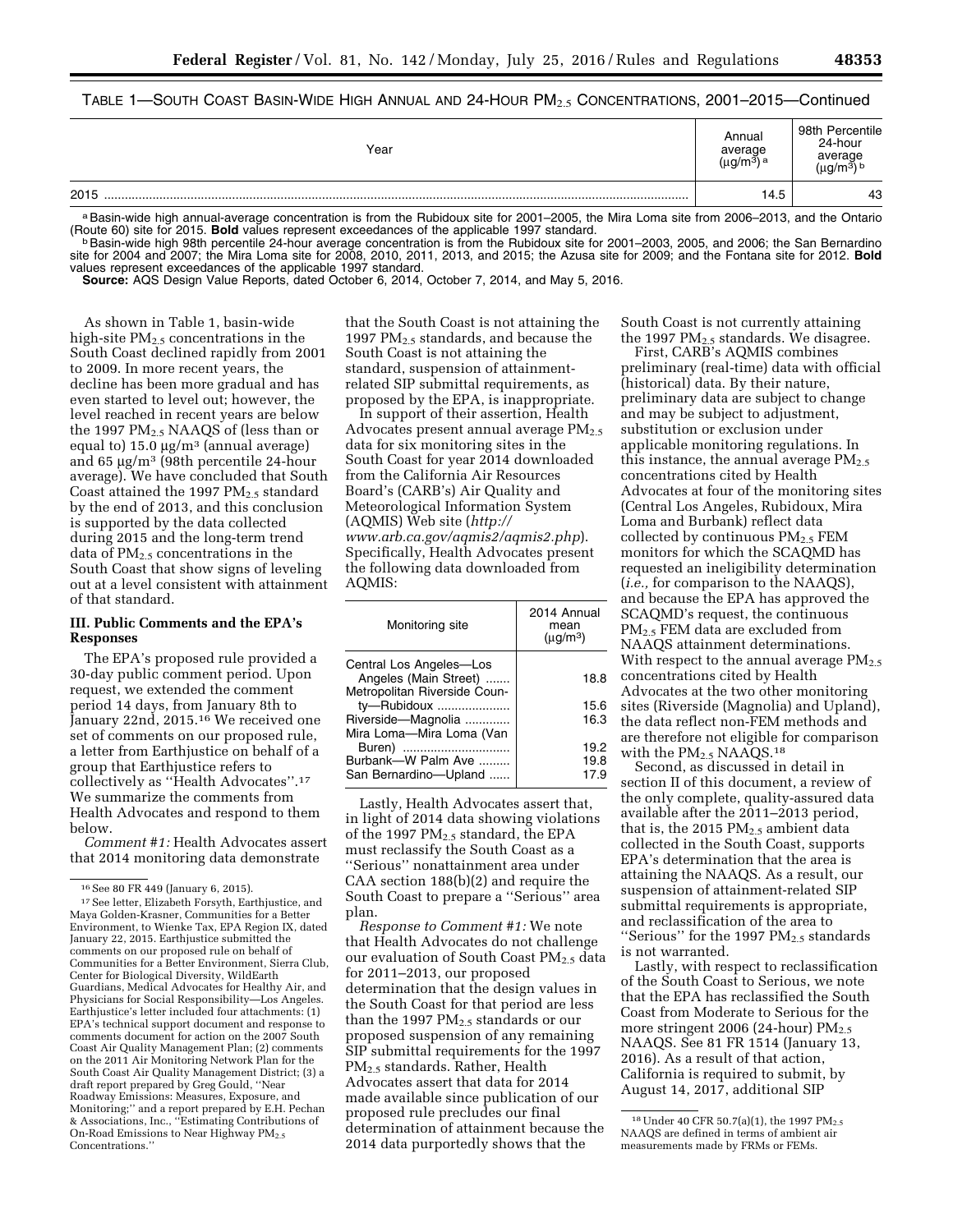revisions to satisfy the statutory requirements that apply to Serious  $PM_{2.5}$ nonattainment areas, including the requirements of subpart 4 of part D, title I of the Act. The Serious area plan must provide for attainment of the 2006  $PM_{2.5}$ NAAQS in the South Coast as expeditiously as practicable, but no later than December 31, 2019, in accordance with the requirements of part D of title I of the Act.

Moreover, notwithstanding the suspension of attainment-related SIP requirements related to the 1997 PM<sub>2.5</sub> NAAQS arising from today's action, California must continue to develop such plans not just for the more stringent *2006* (24-hour) PM<sub>2.5</sub> NAAQS cited above, but also for the more stringent 2012 (annual average) PM<sub>2.5</sub> NAAQS for which the South Coast has been classified as Moderate nonattainment effective April 15, 2015. See 80 FR 2206 (January 15, 2015). The new South Coast plan addressing Moderate area requirements for the 2012 PM2.5 NAAQS is due no later than October 15, 2016. See CAA section 189(a)(2)(B).

*Comment #2:* Health Advocates contend that the EPA cannot make a clean data determination for the 1997 PM2.5 standards in the South Coast because the data the EPA considered for its proposed determination exclude data from near-roadway monitors. In support of their contention, Health Advocates cite CAA section 107(a), which requires states to assure air quality within the entire geographic area and note that Congress did not exempt areas near highways, where evidence cited by the commenters indicates much higher levels of  $PM<sub>2.5</sub>$  within 300 meters of the highway. Thus, they assert that the inclusion of near-roadway monitoring data is necessary to protect the people who live, work and go to school within 300 meters of a highway in the South Coast and cite changes in the EPA's monitoring regulations that require near-roadway monitoring in certain urban areas.

Health Advocates also cite a case pending in the Ninth Circuit Court of Appeals in which community and environmental groups are challenging the EPA's approval of the attainment demonstration for the 1997  $PM_{2.5}$ standards in the South Coast, in part, on the grounds that the attainment demonstration does not address the near-highway environment. Health Advocates contend that the EPA should not make a clean data determination

before the court has ruled on this issue.19

*Response to Comment #2:* CAA section 107(a) provides that each state shall have the primary responsibility for assuring air quality within the entire geographic area comprising such state by submitting a SIP that will specify the manner in which the NAAQS will be achieved and maintained in such state. CAA section 107(a) does not specify how the EPA must determine whether an area within a state has attained the NAAQS. Such determinations are governed by the applicable sections of 40 CFR parts 50, 53 and 58, and in the proposed rule at page 73001, the EPA identifies the specific regulations governing our proposed determination of attainment for the South Coast for the 1997  $PM<sub>2.5</sub>$  standards.

Health Advocates cite changes made by the EPA to the Agency's monitoring regulations to require states to establish near-road PM2.5 monitors in certain urban areas as support for their assertion that the EPA's proposed determination of attainment for the South Coast in essence denies thousands of people who live near highways from the protections of the Clean Air Act. We agree that the EPA's monitoring regulations have been revised to require near-road PM<sub>2.5</sub> monitoring in Core-Based Statistical Areas (CBSAs) having one million or greater persons. See 40 CFR part 58, appendix D, section 4.7.1(b), as added by the EPA's final action published at 78 FR 3086, at 3282 (January 15, 2013).

The South Coast encompasses two such areas, the Los Angeles-Long Beach-Anaheim, CA CBSA and the Riverside-San Bernardino, CA CBSA. Given that both CBSAs exceed 2.5 million people, the first  $PM_{2.5}$  monitors specifically located to measure the near-road environment were required to be operational as of January 1, 2015. In response to the revised monitoring requirements, beginning January 1, 2015, the SCAQMD began monitoring ambient  $PM<sub>2.5</sub>$  concentrations at two near-road sites: the Long Beach Route 710 site (AQS ID 06–037–4008) is located near Route 710 in Long Beach, and the Ontario Route 60 Near-Road site (06–071–0027) is located near Route 60 in Ontario. We now have one year's worth of data from the two near-road PM<sub>2.5</sub> monitors.<sup>20</sup> At the Long Beach Route 710 site, the annual average  $PM_{2.5}$ concentration was  $12.9 \mu/m^3$  during

2015, and the 98th percentile 24-hour PM<sub>2.5</sub> concentration was 36  $\mu/m^3$ . At the Ontario Route 60 site, the corresponding concentrations were 14.5  $\mu$ /m<sup>3</sup> and 40  $\mu$ / m3, respectively. In summary, the ambient concentrations were less than the corresponding 1997  $PM_{2.5}$  NAAQS and are consistent with continued attainment of the 1997 PM2.5 NAAQS in the South Coast.

Also, as noted in our proposed rule, the EPA's evaluation of whether the South Coast PM2.5 nonattainment area has attained the 1997 annual and 24 hour PM2.5 NAAQS is based in part on our review of the adequacy of the  $PM_{2.5}$ monitoring network in the nonattainment area and the reliability of the data collected by the network. During the relevant time period in which the data that we relied upon for the proposed determination of attainment were collected (*i.e.,* 2011– 2013), the  $PM_{2.5}$  monitoring network in the South Coast was not required to include near-road PM<sub>2.5</sub> monitors. Therefore, the lack of a near-road  $PM_{2.5}$ monitor during the 2011–2013 period does not undermine our determination of attainment of the standard based on the data collected during those years. Moreover, as noted above, the near-road ambient  $PM_{2.5}$  data that are now available are consistent with continued attainment of the 1997 PM2.5 NAAQS in the South Coast.

Lastly, Health Advocates are correct that a lawsuit was filed in the Ninth Circuit Court of Appeals, in which nearroad PM2.5 concentrations were at issue. See *Physicians for Social Responsibility—Los Angeles* v. *EPA,*  Ninth Circuit, No. 12–70079. However, the action that is challenged in that case is the EPA's approval of the attainment demonstration for the 1997  $PM_{2.5}$ standards in the South Coast that relies on modeling results to predict future ambient concentrations. Today's action does not rely on future *modeled*  concentrations but rather on past *monitored* concentrations collected by a monitoring network that, as explained above, is adequate and consistent with the EPA's monitoring requirements for the relevant period.

In any event, on June 9, 2015, the court issued a memorandum denying the petition for review in the *Physicians for Social Responsibility* case. As relevant here, the court held that the South Coast PM<sub>2.5</sub> plan does not impermissibly ignore pollution in the near-highway areas because the monitoring guidelines explicitly specify that states generally need not monitor ''microscale'' or ''middle scale'' areas, which include ''traffic corridors'' and areas ''along traffic corridors.'' See

<sup>19</sup>The case cited is *Physicians for Social Responsibility—Los Angeles* v. *EPA,* 9th Cir., No. 12–70079.

<sup>20</sup>See AQS Design Value Report, dated May 5, 2016.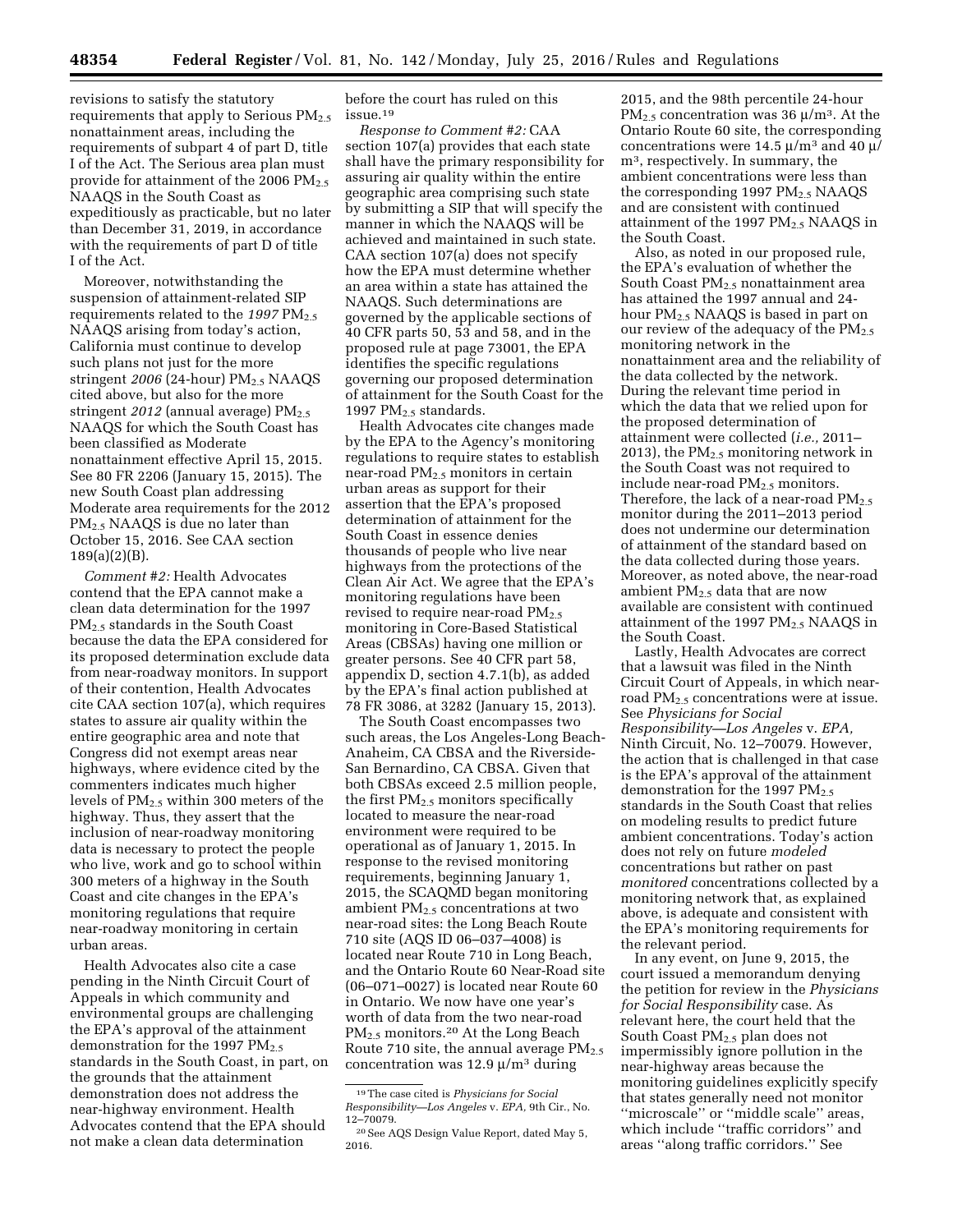*Physicians for Social Responsibility— Los Angeles* v. *EPA,* No. 12–70079, memorandum opinion at 3 (9th Cir., June 9, 2015). Thus, the case presents no reason to delay final action on the determination of attainment for the South Coast for the 1997  $PM_{2.5}$ standards.

### **IV. Final Action**

For the reasons stated above, the EPA is taking final action to determine that the South Coast nonattainment area in California has attained the 1997 annual and 24-hour  $PM<sub>2.5</sub>$  NAAQS based on complete (or otherwise validated), quality-assured and certified data in AQS for 2011–2013. We also find that the most recent quality-assured and certified data in AQS show that this area continues to attain the standards.

In conjunction with and based upon our final determination that the South Coast has attained and is currently attaining the standard, the EPA is taking final action to determine that the obligation to submit any remaining attainment-related SIP revisions arising from classification of the South Coast as a Moderate nonattainment area under subpart 4 of part D (of title I of the Act) for the 1997 PM2.5 NAAQS is not applicable for so long as the area continues to attain the 1997  $PM_{2.5}$ NAAQS. These attainment-related requirements include, but are not limited to, the part D, subpart 4 obligations to provide an attainment demonstration pursuant to section 189(a)(1)(B), the RACM provisions of section 189(a)(1)(C) and the RFP provisions of section 189(c).

Today's final action does not constitute a redesignation of the South Coast nonattainment area to attainment for the 1997 annual and 24-hour  $PM_{2.5}$ NAAQS under CAA section 107(d)(3) because we have not yet approved a maintenance plan for the South Coast as meeting the requirements of section 175A of the CAA or determined that the area has met the other CAA requirements for redesignation. The classification and designation status in 40 CFR part 81 remains Moderate nonattainment for this area until such time as the EPA determines that California has met the CAA requirements for redesignating the South Coast nonattainment area to attainment.

If the South Coast nonattainment area continues to monitor attainment of the 1997  $PM<sub>2.5</sub> NAAQS$ , the requirements for the area to submit an attainment demonstration and associated RACM, an RFP plan, contingency measures and any other planning requirements related to attainment of the 1997 PM<sub>2.5</sub> NAAQS

will remain suspended. If, after today's action, the EPA subsequently determines, after notice-and-comment rulemaking in the **Federal Register**, that the area has violated the 1997  $PM_{2.5}$ NAAQS, the basis for the suspension of the attainment planning requirements for the area would no longer exist, and the area would thereafter have to address such requirements.

# **V. Statutory and Executive Order Reviews**

This final action makes a determination of attainment based on air quality and suspends certain federal requirements, and thus, this action would not impose additional requirements beyond those imposed by state law. For this reason, the final action:

• Is not a "significant regulatory" action'' subject to review by the Office of Management and Budget under Executive Order 12866 (58 FR 51735, October 4, 1993);

• Does not impose an information collection burden under the provisions of the Paperwork Reduction Act (44 U.S.C. 3501 *et seq.*);

• Is certified as not having a significant economic impact on a substantial number of small entities under the Regulatory Flexibility Act (5 U.S.C. 601 *et seq.*);

• Does not contain any unfunded mandate or significantly or uniquely affect small governments, as described in the Unfunded Mandates Reform Act of 1995 (Pub. L. 104–4);

• Does not have Federalism implications as specified in Executive Order 13132 (64 FR 43255, August 10, 1999);

• Is not an economically significant regulatory action based on health or safety risks subject to Executive Order 13045 (62 FR 19885, April 23, 1997);

• Is not a significant regulatory action subject to Executive Order 13211 (66 FR 28355, May 22, 2001);

• Is not subject to requirements of Section 12(d) of the National Technology Transfer and Advancement Act of 1995 (15 U.S.C. 272 note) because application of those requirements would be inconsistent with the CAA; and

• Does not provide the EPA with the discretionary authority to address disproportionate human health or environmental effects with practical, appropriate and legally permissible methods under Executive Order 12898 (59 FR 7629, February 16, 1994).

In addition, this final action does not have tribal implications as specified by Executive Order 13175 (65 FR 67249, November 9, 2000), because the SIP obligations discussed herein do not

apply to Indian Tribes, and thus this action will not impose substantial direct costs on tribal governments or preempt tribal law.

The Congressional Review Act, 5 U.S.C. 801 *et seq.,* as added by the Small Business Regulatory Enforcement Fairness Act of 1996, generally provides that, before a rule may take effect, the agency promulgating the rule must submit a rule report, which includes a copy of the rule, to each House of the Congress and to the Comptroller General of the United States. The EPA will submit a report containing this action and other required information to the U.S. Senate, the U.S. House of Representatives and the Comptroller General of the United States prior to publication of the rule in the **Federal Register**. A major rule cannot take effect until 60 days after it is published in the **Federal Register**. This action is not a "major rule" as defined by 5 U.S.C. 804(2).

Under section 307(b)(1) of the CAA, petitions for judicial review of this action must be filed in the United States Court of Appeals for the appropriate circuit by September 23, 2016. Filing a petition for reconsideration by the Administrator of this final rule does not affect the finality of this action for the purposes of judicial review, nor does it extend the time within which a petition for judicial review may be filed, and shall not postpone the effectiveness of such rule or action. This action may not be challenged later in proceedings to enforce its requirements. (*See* section 307(b)(2).)

# **List of Subjects in 40 CFR Part 52**

Environmental protection, Air pollution control, Incorporation by reference, Nitrogen dioxide, Particulate matter, Reporting and recordkeeping requirements, Sulfur oxides, Volatile organic compounds.

Dated: July 8, 2016.

#### **Alexis Strauss,**

*Acting Regional Administrator, Region IX.* 

Part 52, Chapter I, Title 40 of the Code of Federal Regulations is amended as follows:

# **PART 52—APPROVAL AND PROMULGATION OF IMPLEMENTATION PLANS**

■ 1. The authority citation for Part 52 continues to read as follows:

**Authority:** 42 U.S.C. 7401 *et seq.* 

# **Subpart F—California**

■ 2. Section 52.247 is amended by adding paragraph (g) to read as follows: